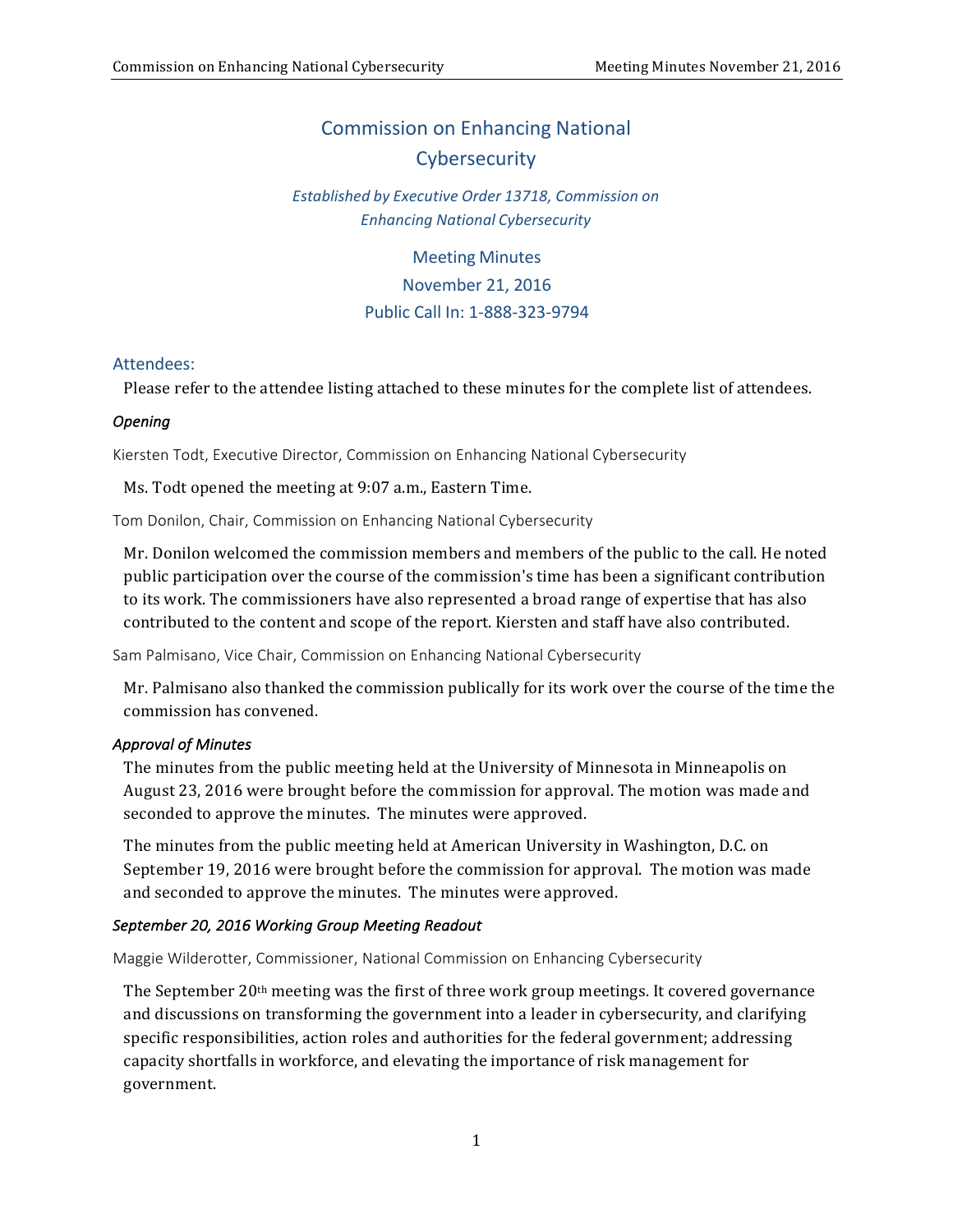Discussions on potential recommendations included an over-arching government strategy, finishing the National Cybersecurity Incident Response Plan (NCIRP); establishing a special assistant to the President focusing on cybersecurity; centralizing services for agencies; and cybersecurity for smaller agencies. It also focused on the internet of things; device security and safety and liability. It focused on education, including apprenticeships; the NICE presentation to Congress, working with younger children on raising awareness and interest in future careers. Critical infrastructure focused on America's aging infrastructure and additional topics. The commission will be reviewing topics for inclusion in the final report, and receiving additional feedback from the commission on appropriate areas to discuss further. There were no additional comments from the commissioners on the September 20<sup>th</sup> meeting.

#### *October 19, 2016 Meeting Readout*

 Pat Gallagher, Commissioner, National Commission on Enhancing Cybersecurity

The October 19<sup>th</sup> meeting built on previously discussed topics and how to best present recommendations in the final report. Topics discussed included the internet of things, the convergence of the traditional internet and the internet of things, improved standards for privacy and security, harmonization of standards, a labeling system to provide transparency and a standard of care, the increasing use of botnets utilizing internet of things devices, and emerging standards of tort liability for internet of things devices.

Critical infrastructure topics included clarifying authorities and actions for public and private sector stakeholders, expanding use of the NIST framework across all sectors, and developing a public-private consortium in the first 100 days of the new administration to advise the President.

 Discussion on the international aspects of cybersecurity included options to clarify application of international law to cybersecurity, the Mutual Legal Assistance Treaty (MLAT) process, and continued US thought leadership in cybersecurity and the internet.

Consumer awareness discussions included ways to raise consumer awareness, and a consumer bill of rights. Identity management discussions included discussions of an identity management clearing house, trusted identities, blockchain technologies, and a trusted identity ecosystem.

Insurance discussions included the topic of assisting the growing cyber insurance market with anonymous incident data sharing. Finally, the commission discussed how to group ideas into relevant buckets. There was also a process discussion on how to provide comments. There were no additional comments from the commissioners regarding the October 19th meeting.

#### *November 8, 2016 Meeting Readout*

Steve Chabinsky, Commissioner, National Commission on Enhancing Cybersecurity

The commission discussed the content and structure of the final report. It discussed possible imperatives, recommendations, and action items. The imperatives are intended to present key priorities, and discussed ordering them to provide the right message. The commission examined recommendations and action items within those imperatives, in order to convey specific steps to achieving key goals. Several major recommendations were discussed that required resolution by the commission. The commission discussed conflicts and challenges, including protecting the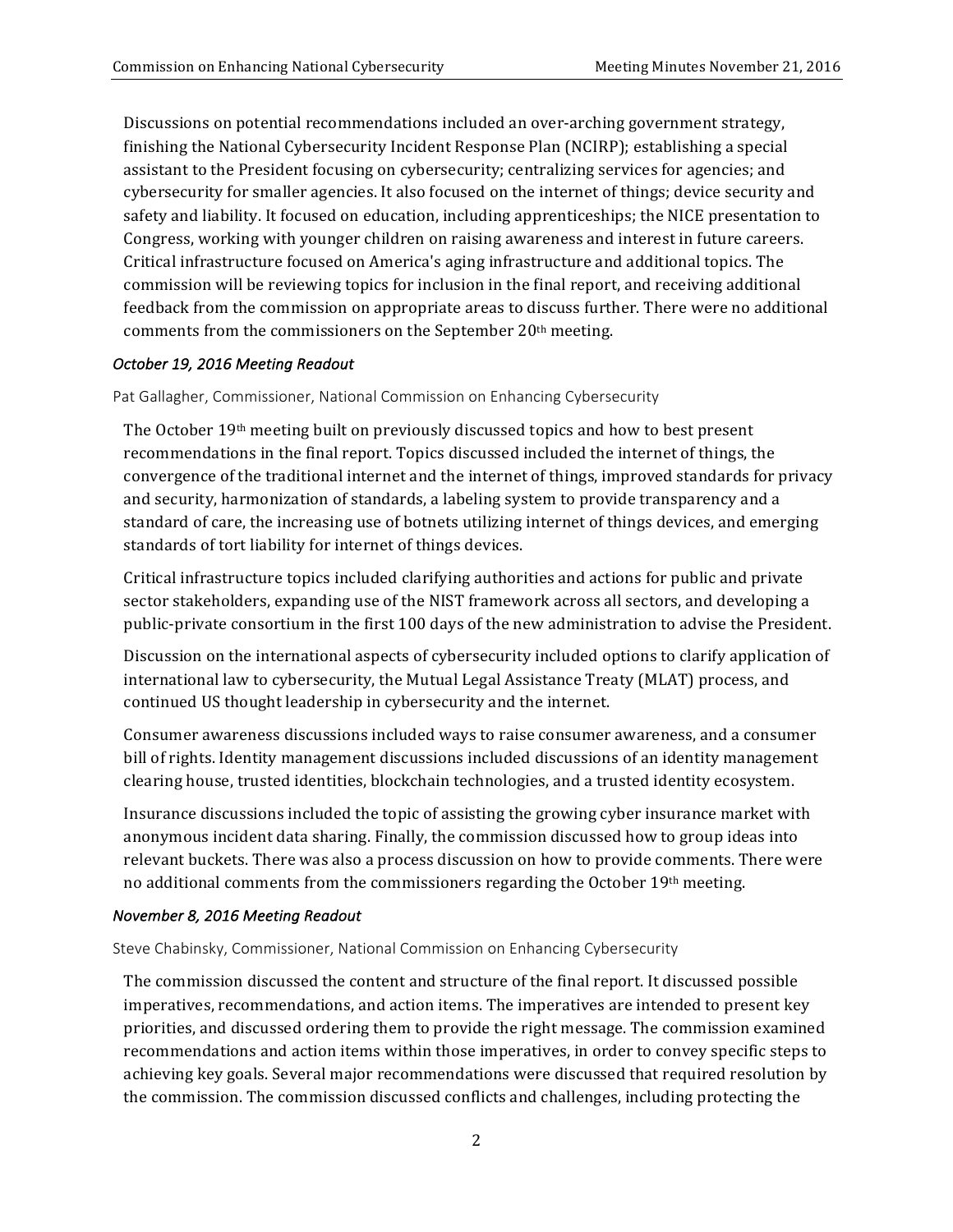digital economy, while also protecting the Nation. There was focus on recommending regulations and the relationship to market forces, and incentives to encourage market forces. Identity management was also discussed as well as reaching the goal of strong authentication. There is a technological and global convergence that threads throughout everything the commission is doing.

The commission examined federal government organization and discussed whether the Executive Office of the President, or the agencies themselves should have more control of cybersecurity at the agency level. Those governance issues were subject to some discussion. The commission looked at the right tools for securing the internet of things. Critical infrastructure was discussed in today's context and what it means in terms of convergence.

The idea of removing cybersecurity from end users, and movement toward common solutions was discussed, and the commission discussed the need to continue to educate and inform consumers. The next steps were for commissioners to review feedback, and update the final report. There were no additional comments on the November 8<sup>th</sup> meeting.

#### *Deliberation*

 Mr. Chabinsky presented six imperatives for the commission to address in the report to the President:

- Better equip government to function effectively and securely in the digital age;
- Protect today's internet by better managing cyber risk in the public and private sectors;
- Shaping the internet of tomorrow through innovation;
- Preparing consumers to thrive in the digital age;
- Building cybersecurity workforce capabilities, and,
- Competing and functioning more effectively in the global economy.

#### *Discussion*

 Key issues to address relating to the imperatives in the report:

- How to secure the digital economy;
- Ensure research and development aligns with future needs;
- What is the role of the consumer in contributing to security and resilience of the interconnected economy;
- Advance security considerations as connected devices are designed, manufactured, and deployed;
- Ensure the workforce is able to grow and evolve to keep up with requirements of the digital economy, and,
- Define the role of the US government and the private sector in international standard setting.

There was no additional input on the imperatives or key issues presented here. Mr. Chabinsky asked for a commission vote on the imperatives. Is there agreement on the six imperatives given here? There is agreement on these six, and the commission concluded the Federal Advisory Commission Act (FACA) requirements portion and proceeded to the public comment portion of the call.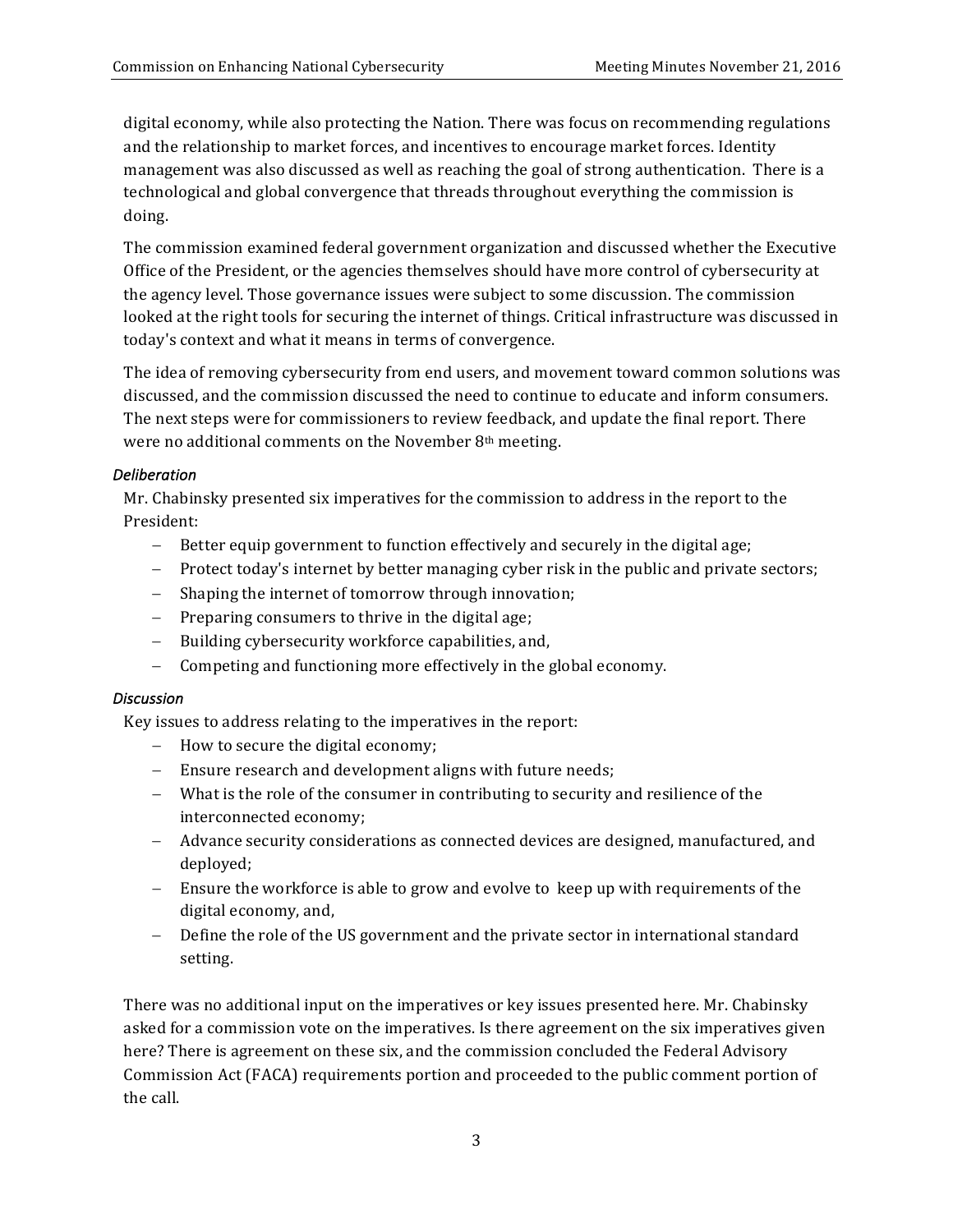#### *Public Comment*

David Leigh, Rofori Defcon Cyber

Mr. Leigh thanked the commission for its work. His company has a real time metric dashboard for cybersecurity that allows you to know where your organization stands at a moment's notice. Cybersecurity forms the foundation of trust. What will it take and when will improvement happen? It will happen when everyone measures what is actually being achieved in real time, then there will be trust. What outcome based metrics are being used? There have been no answers from government agencies to date. We need a holistic picture to bring high levels of security into a comprehensive whole. There must be an approach to measure what works. We have been collecting data about what doesn't work.

 Charles Tupitza, Global Forum to Advance Cyber Resilience

Mr. Tupitza appreciated the mention of public and private collaboration. It is important collaboration continues. We are attempting to secure businesses and to make everyone better.

Mark Rockwell, Federal Computer Week

Mr. Rockwell requested the list of imperatives be repeated. Ms. Todt re-read the imperatives.

#### Shaun Waterman, Scoop News Group

Mr. Waterman requested details on the logistics of the final report delivery. The report will be delivered on December 1st. It is not currently known if the report will be made public on that day. The President has 45 days to comment. Ms. Todt offered to follow up when the information is available.

#### Blake Sobczak, E&E News

Mr. Sobczak requested an elaboration on steps for adopting incentives and the framework. What steps are being taken? Ms. Todt noted that the commission has been examining incentives and will be address them in the report. Mr. Alexander noted the commissioners felt in general that offering incentives, as opposed to regulation is the way to address problems.

#### Paul Merrion, CQ Roll Call

Mr. Merrion asked how large will the report be. Ms. Todt noted the report is still in formation and the language will be easily readable. The page count is an estimate, but should be 60-70 pages. The report will have big ideas, and actionable recommendations, some immediate and some longer term.

#### *Closing*

- Mr. Donilon noted the report will reflect the commission view on key principles. The goal is to present concrete actions to be taken.
- Report Availability: The commission will be working with the White House to determine when it can be released. Mr. Donilon would like to have the commissioners available to answer questions from the public and the media when the report is released. The report will be released in full following submission to the White House.
- Mr. Donilon and Ms. Todt both thanked the commission for its hard work.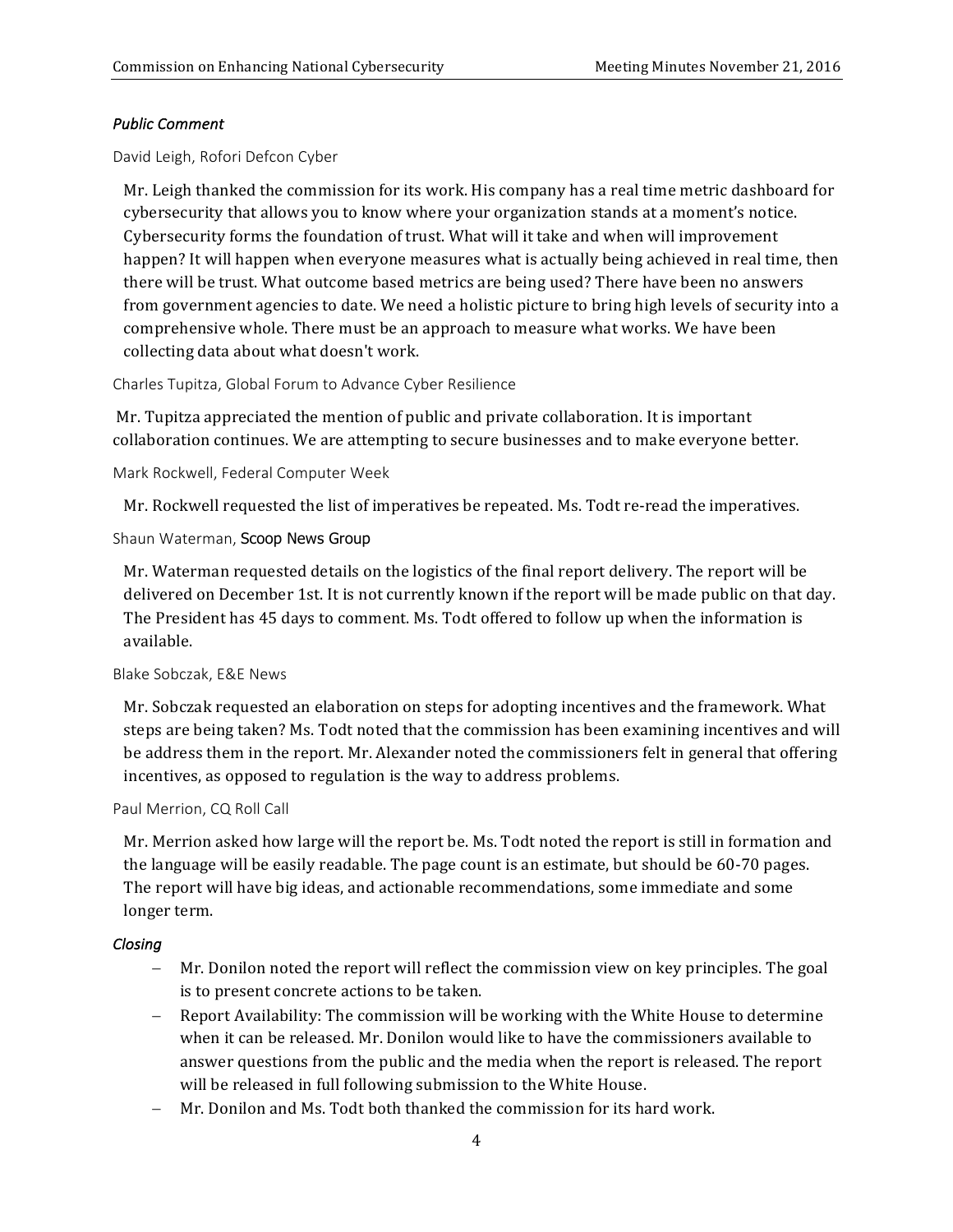The meeting adjourned at 9:44 a.m. Eastern Time.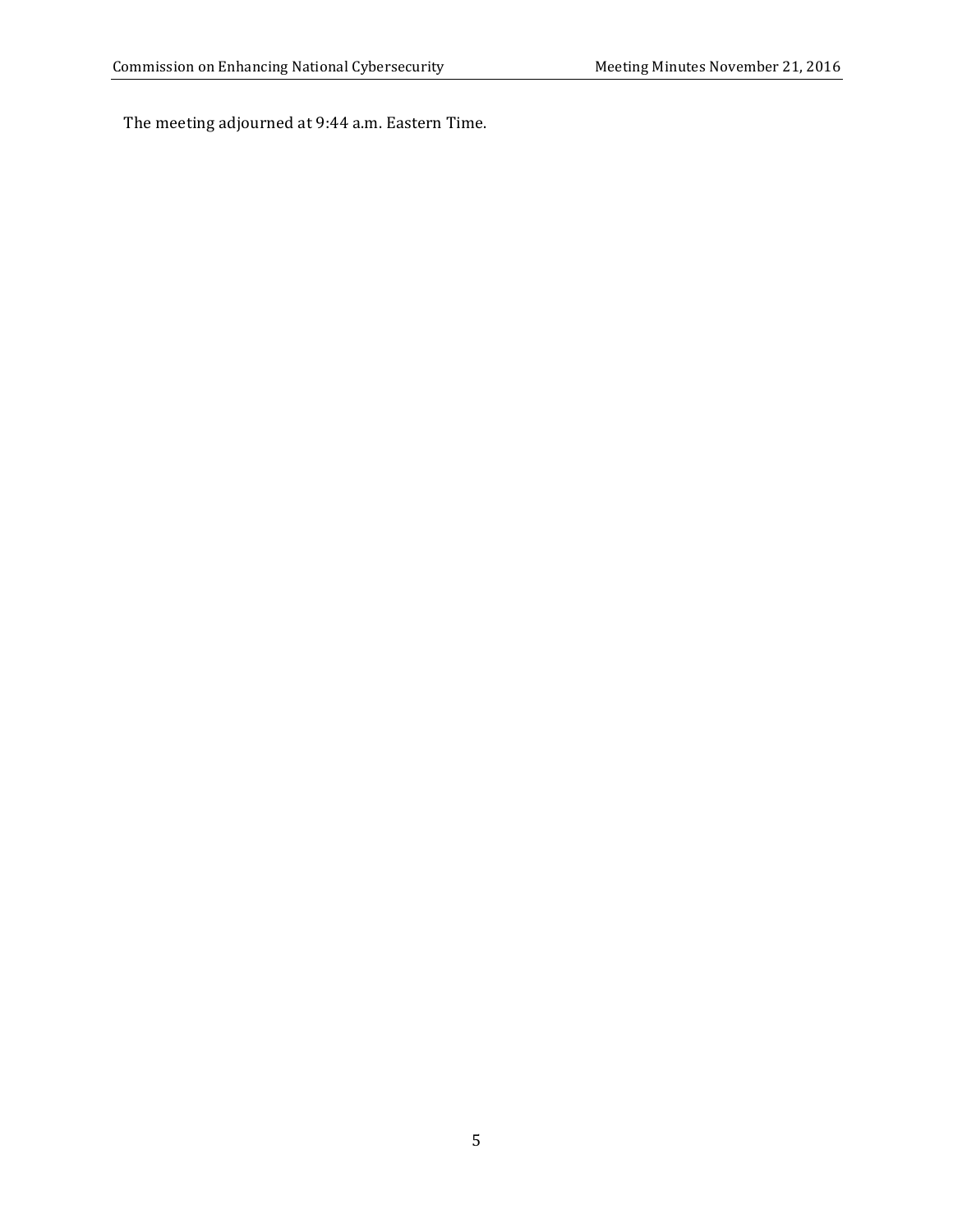# List of Attendees

|                | <b>ATTENDEE LIST</b>        |                 |                                        |
|----------------|-----------------------------|-----------------|----------------------------------------|
|                |                             |                 |                                        |
|                | <b>COMMISSIONERS</b>        |                 |                                        |
| $\mathbf{1}$   | Keith                       | Alexander       |                                        |
| $\overline{2}$ | Annie                       | Anton           |                                        |
| 3              | Steven                      | Chabinsky       |                                        |
| $\overline{4}$ | Tom                         | Donilon         |                                        |
| 5              | Patrick                     | Gallagher       |                                        |
| 6              | Peter                       | Lee             |                                        |
| 7              | Herb                        | Lin             |                                        |
| 8              | Heather                     | Murren          |                                        |
| 9              | Sam                         | Palmisano       |                                        |
| 10             | Maggie                      | Wilderotter     |                                        |
|                |                             |                 |                                        |
|                | <b>EXECUTIVE</b>            |                 |                                        |
| 11             | <b>DIRECTOR</b><br>Kiersten | Todt            |                                        |
|                |                             |                 |                                        |
|                | <b>PARTICIPANTS</b>         |                 | <b>Company Name</b>                    |
| 12             | Sara                        | Kerman          | <b>NIST</b>                            |
| 13             | Sana                        | Ali             | ITI                                    |
| 14             | <b>Stacey</b>               | <b>Barrack</b>  | <b>Internet Security Alliance</b>      |
| 15             | David                       | <b>Batz</b>     | Edison Electric Institute              |
| 16             | Mark                        | <b>Boggis</b>   | <b>Cyber Security Policy Solutions</b> |
| 17             | Jon                         | <b>Boyens</b>   | <b>NIST</b>                            |
| 18             | Missye                      | <b>Brickell</b> | <b>US Senate Commerce Committee</b>    |
| 19             | Jamie                       | <b>Brown</b>    | CA Technologies                        |
| 20             | Adam                        | Cohn            | Splunk                                 |
| 21             | <b>Jennifer</b>             | Combs           | Accenture                              |
| 22             | Kathryn                     | Condello        | CenturyLink                            |
| 23             | Andrew                      | Crofton         | Sprint                                 |
| 24             | David                       | Dandar          | The Mitre Corporation                  |
| 25             | Michael                     | <b>DeCarlo</b>  | <b>BlueCross BlueShield Assoc</b>      |
| 26             | Paul                        | Diamond         | Century Link Telecommunications        |
| 27             | Maureen                     | Fabbri          | Eascorp                                |
| 28             | Alice                       | Falk            | <b>Commission Staff</b>                |
| 29             | Ashton                      | Garriott        | <b>MITRE Corporation</b>               |
| 30             | Angela                      | Gleason         | American Insurance Assoc               |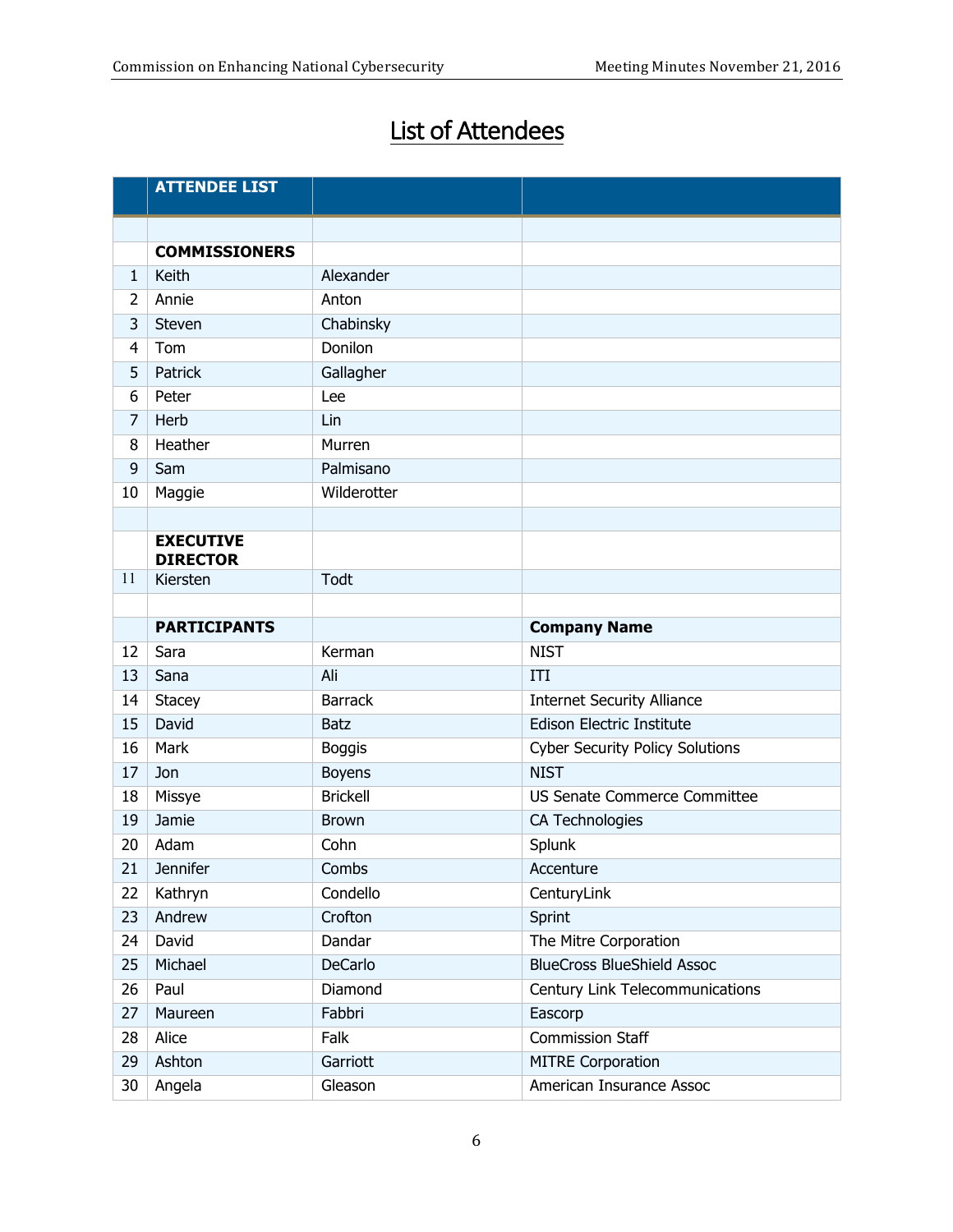|    | <b>ATTENDEE LIST</b> |                |                                                 |
|----|----------------------|----------------|-------------------------------------------------|
| 31 | <b>Judith</b>        | Hafner         | <b>Vantage Point Strategies</b>                 |
| 32 | Tara                 | Hairston       | Kaspersky Lab                                   |
| 33 | Matthew              | Hayduk         | Federal Reserve Board                           |
| 34 | Matthew              | Heyman         | National Institute of Standards &<br>Technology |
| 35 | Fred                 | Hintermister   | <b>NERC</b>                                     |
| 36 | Carl                 | Hoecker        | Securities & Exchange Commission                |
| 37 | Ira                  | Hunt           | Accenture                                       |
| 38 | Katie                | Ignaszewski    | <b>IBM</b>                                      |
| 39 | <b>Neil</b>          | <b>Jenkins</b> | <b>DHS</b>                                      |
| 40 | Logen                | Johnson        | <b>SAE International</b>                        |
| 41 | Michael              | Kans           | Williams & Jensen LLC                           |
| 42 | Lee                  | Kim            | <b>HIMSS</b>                                    |
| 43 | Heather              | King           | <b>Commission Staff</b>                         |
| 44 | Robert               | Knake          | Orkestrel                                       |
| 45 | Ryan                 | Lasalle        | Accenture                                       |
| 46 | Katherine            | Ledesma        | <b>DHS</b>                                      |
| 47 | David                | Leigh          | Rofori Defcon Cyber                             |
| 48 | Jim                  | Linn           | American Gas Assoc                              |
| 49 | Julie                | Lucarelli      | American Express                                |
| 50 | Amy                  | Mahn           | Dept Of Homeland Security                       |
| 51 | Joseph               | Marks          | Nextgov (Media)                                 |
| 52 | Robert               | Mayer          | <b>US Telecomm</b>                              |
| 53 | Melissa              | Mejias         | <b>IADC</b>                                     |
| 54 | Chris                | Merida         | American Express                                |
| 55 | Paul                 | Merrion        | CQ Roll Call (Media)                            |
| 56 | Daniel               | Miller         | Entergy                                         |
| 57 | Sean                 | Morgan         | Palo Alto Networks                              |
| 58 | Kevin                | O'Brien        | Accenture                                       |
| 59 | Veronica             | O'connell      | Accenture                                       |
| 60 | Chris                | Olson          | Media Trust                                     |
| 61 | Anne                 | Palfrey        | Deutsche Bank                                   |
| 62 | Cherilyn             | Pascoe         | US Senate Commerce Committee                    |
| 63 | David                | Perera         | <b>Internet Security Alliance</b>               |
| 64 | Matt                 | Piscitello     | <b>CRA</b>                                      |
| 65 | Suzanne              | Potter         | <b>DHS</b>                                      |
| 66 | Kimberley            | Raleigh        | <b>Commission Staff</b>                         |
| 67 | Kyla                 | Reslock        | <b>ITAP</b>                                     |
| 68 | Kevin                | Richards       | Accenture                                       |
| 69 | Mark                 | Rockwell       | Federal Computer Week (Media)                   |